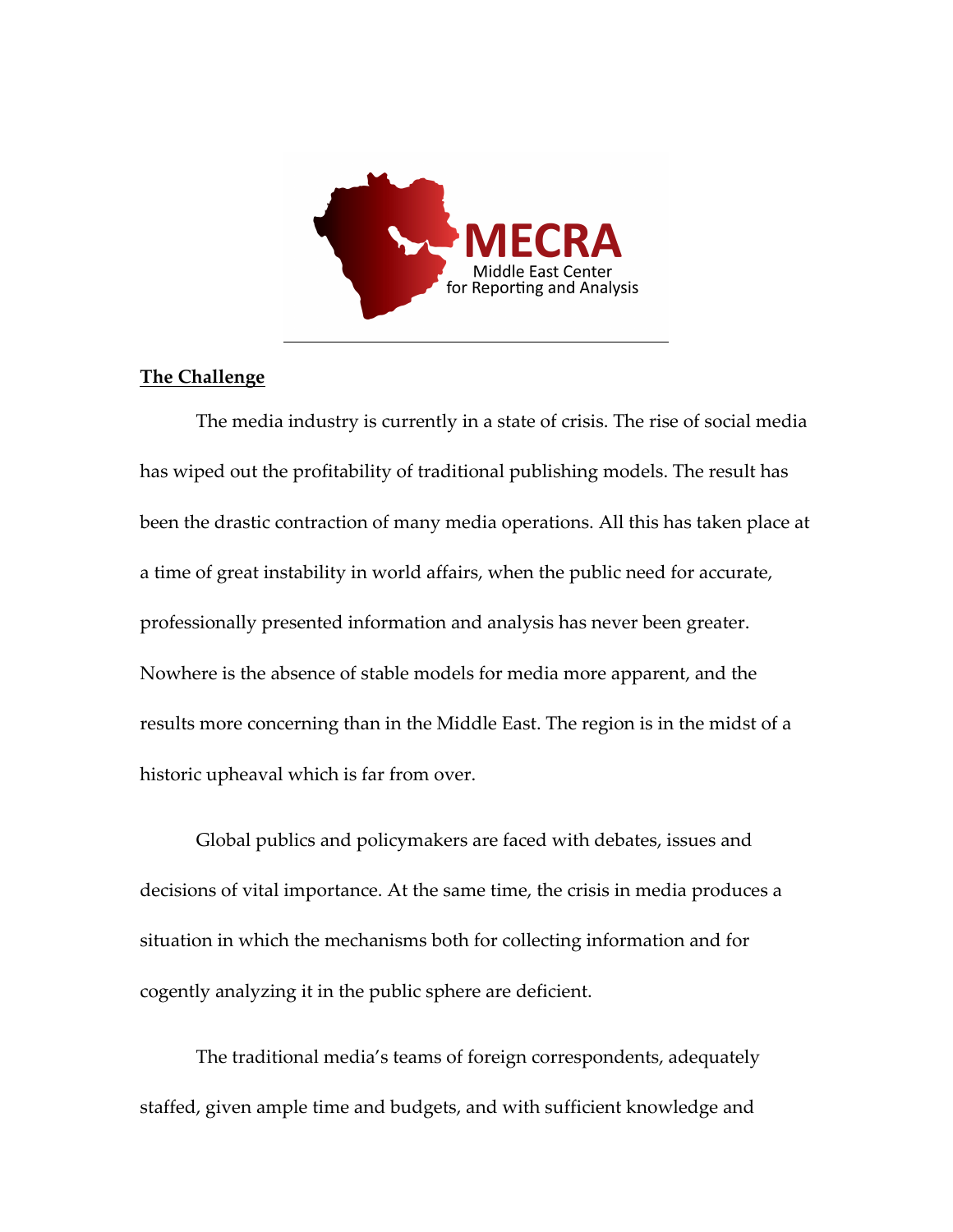experience to professionally seek out and process information, are hardly to be found anymore. Observation of media coverage of, for example, the Syrian civil war indicates that the main stories of the war were nevertheless 'broken' by traditional news organizations – such as the regime use of chemical weapons (*Le Monde, the Times*) and the internal security structures of ISIS (*Der Spiegel*) etc. Many other stories were likely missed because of the lack of resources at the disposal of journalists. Policymakers and analysts were left in the dark regarding trends and developments on the ground in the region.

Since traditional models of coverage cannot be revived, there is a need for new structures ensuring that individuals engaging in systematic reporting of the region, based on language and area knowledge and long term commitment, are able to combine with analysts possessing relevant skills to produce cogent and coherent regional coverage.

The vacuum left by the decline in legacy media has been filled by statesponsored media operations in the Middle East. From Qatar to Turkey and Iran, resources are being devoted to spreading the agendas of various regimes and groups whose goals are generally at odds with those of policymakers and pose a threat to regional stability.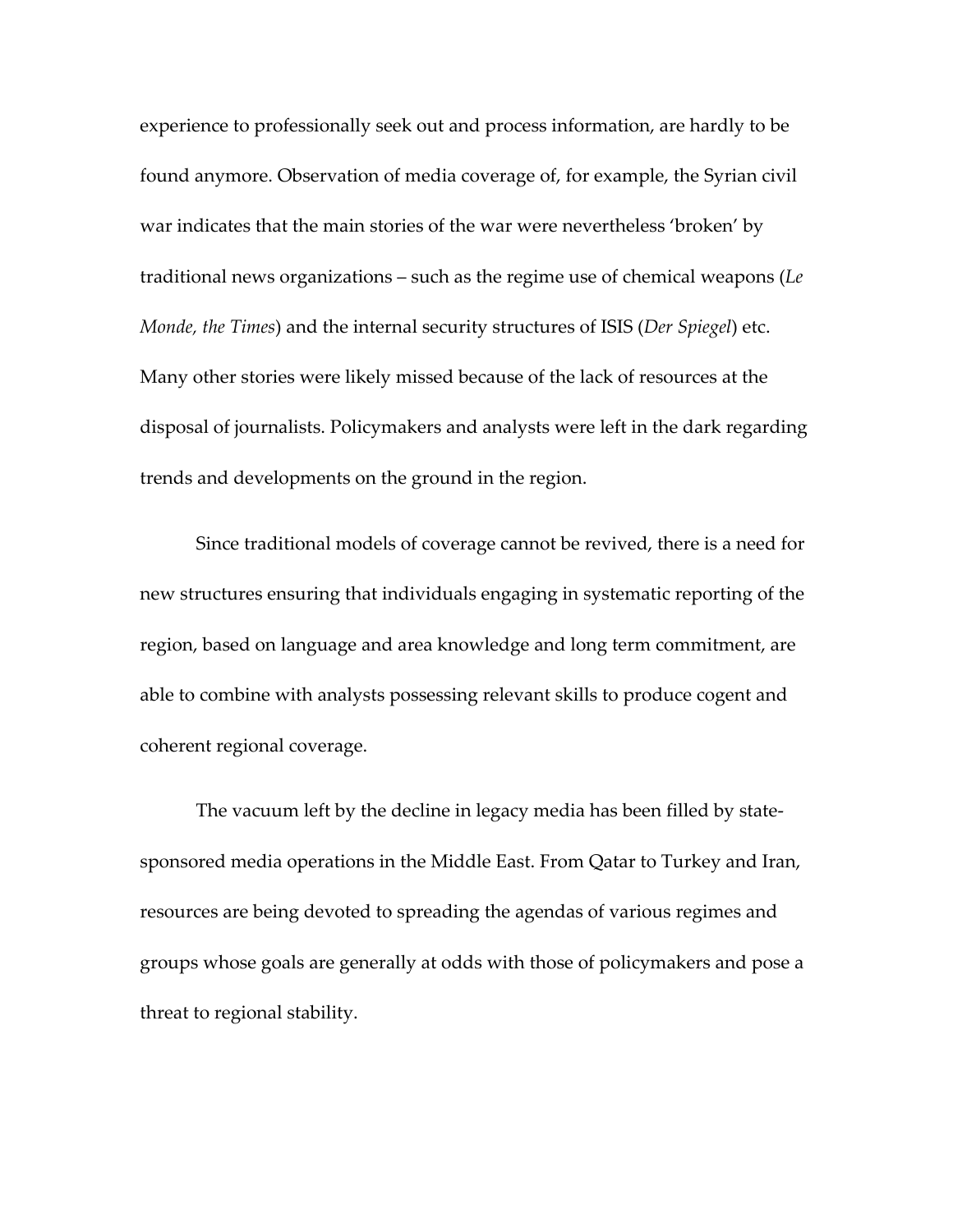## **The Response**

The Middle East Center for Reporting and Analysis (MECRA) is an attempt to address this issue. It is our intention to bring together the most committed and intrepid reporters operating in key sites in the Middle East at the present time, with some of the most skilled and deeply knowledgeable analysts, and in particular to showcase the work of writers whose skill set combines both elements, enabling them both to observe the unfolding realities from close up, to know where to look within the huge canopy of unfolding stories in the region today, and to correctly interpret what they have seen. To combine action and the insightful contemplation of action. Our unique focus will be on recruiting and disseminating the views of people who are in the field and possess language skills from the region, who have access to influencers and local power structures and who provide original views on the dynamics that are changing on the ground so as to identify trends that will affect the region and the global interconnected world. This will help provide the public and policymakers with information to help confront threats and understand trends and developments.

The purpose of this is to present a picture of key regional stories both accessibly, but with unrivaled detail and rigor. We will provide the space for both reported stories, long-form writing, interviews and the presentation of analysis that will leverage the information to increase its impact in media and policy circles. We will also identify and develop new local writers and analysts who are doing work that is of importance but who have been unable to make an impact outside their local circle. It is our intention